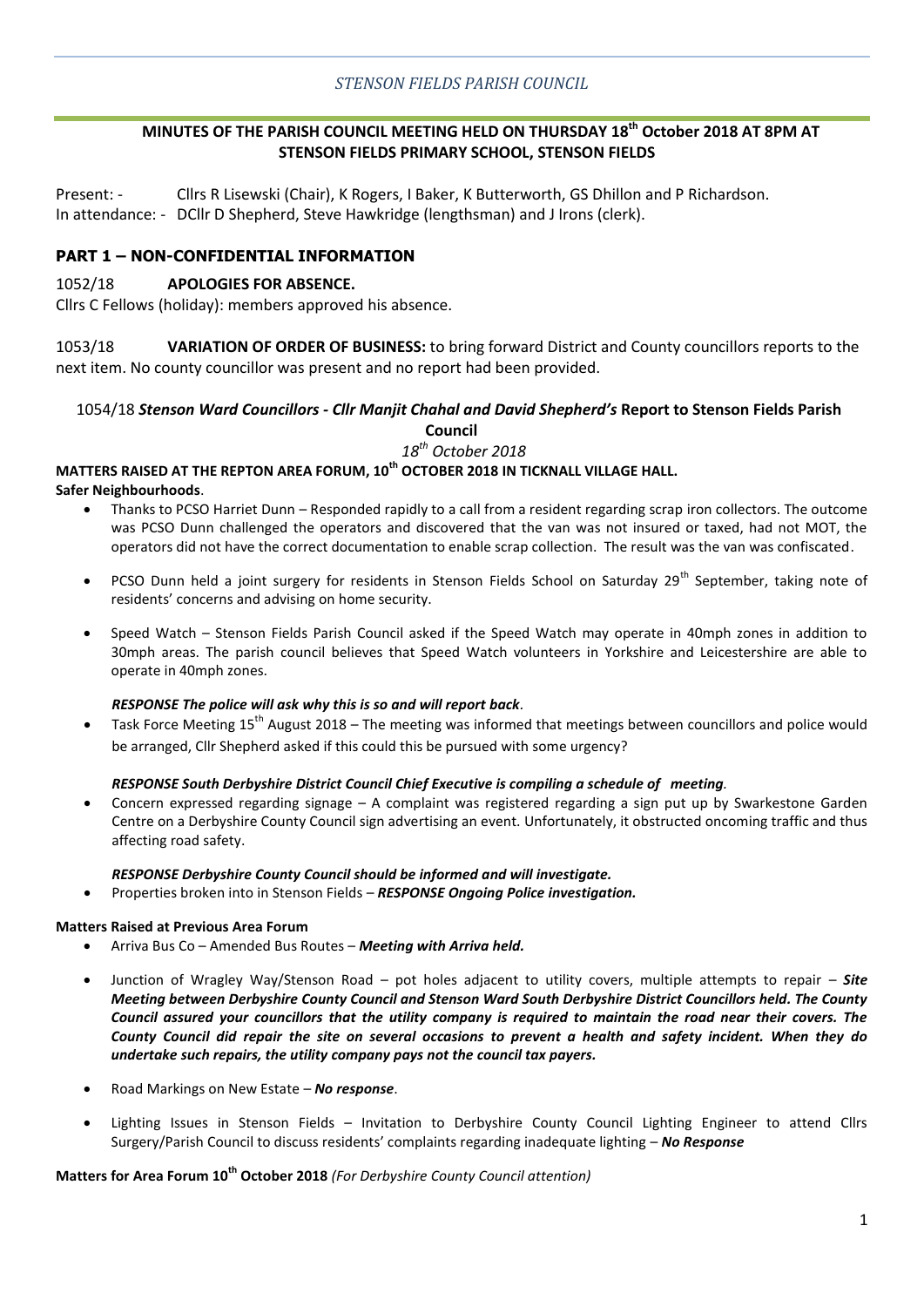Hedge encroaching on Footways – Several complaints from residents, Stenson Ward Councillors will supply a comprehensive list.

# **INFINITY GARDEN VILLAGE LIAISON GROUP – 10TH OCTOBER 2018 IN SDDC CIVIC OFFICES**

#### **Development Framework**

The Derby City Council representative reported that the alignment for the new road has become an issue since the route now goes through the Derby City "Green Wedge". An urgent meeting has been arranged to discuss the problem. SDDC Planning Services Manager asked if this would prevent Derby City Council from signing the Development Framework. The response was that the intention is to present the matter to the Derby City Cabinet in December. Stenson Fields Parish Councillor Lisewski asked about the link to the A38 at Rykneld as he considered this link to be important to the IGV project. SCDDC Cllr Shepherd stated that he had attended the Public Inquiry where it was stated that the whole Local Plan – part 1 object of creating a 2000 home development to the south of Wragley Way depended on the link from Infinity Park Way to Rykneld was essential to the success of the development. Both Parish and District Councillors speculated that finance was the reason behind the plan to link the Stenson Road/Infinity Park Way to the A38 at Rykneld. They urged the completion of the east/west link. The Derby City Council officer, C Morgan said that the construction of the link to Rykneld is dependent on the prospect of housing and/or employment in the area to the east of Stenson Road.

#### **Travel Plan**

The Hallam Land Management representative, J Collins said that the first phase of buiding will require a Travel Plan which will be compiled by the applicant in conjunction with Derbyshire County Council. Cllr Shepherd said that bus provision should be paramount, the possibility of a "Park and Ride Scheme" was discussed. A contribution to public transport is also likely to be requested as part of the Section 106 agreement associated with development.

#### **Contractor Parking**

It was reported that the problem of contractor parking on Wragley Way had been resolved.

#### **Infrastructure**

The provision of affordable housing and education provision were discussed. A primary school is planned and a secondary school is proposed for the Lowes Farm. Health care was discussed, Cllr Shepherd and Sinfin Ward councilors had met with Dr Rupralia of Sinfin GP Practice. A letter from the practice has been received and the provision of a health centre in the area is now on the agenda. Money for open spaces is likely to be allocated on site and a proportion going to Derby City.

#### **Date of the Next Infinity Garden Village Liaison Group**

The next meeting will be held in South Derbyshire District Council Civic Offices 6<sup>th</sup> December 2018. 10am

# **CONSULTATION: DRAFT LOCAL GREEN SPACES PLAN – CLOSES 5PM 19TH NOVEMBER 2018**

South Derbyshire District Council is undertaking a consultation regarding Local Green Spaces which are areas of land that are of value to the local community. Stenson Ward councillors have checked the Draft Local Green Spaces Plan and could find no response from Stenson Ward. There are many open spaces in the area which your councillors consider to be of amenity value to the community. Below is the list submitted to the District Council for consideration for inclusion in the final plan.

- Open Space to the north of Witton Court
- Open Space on Berwick Drive
- Open Space Pilgrims Way/Zetland Crescent
- Open Space at the western end of Wragley Way/Beaufort Road
- Open Space behind Bluebell Close
- Open Space to the east of Burnside Close
- Open Space between Hambledon Drive/Wragley Way
- Open Space between Outram Way/Jessop Drive

The Draft Local Green Space Plan is available to view online at www.south-derbys.gov.uk/localgreenspaces Comments made in response to this consultation need to be made in writing and consultation forms to complete are available in the local library. Representation forms can be completed by hand or electronically and sent to: Planning Policy,

South Derbyshire District Council, Civic Offices, Civic Way, Swadlincote, DE11 0AH.

E-mail: planning.policy@south-derbys.gov.uk

If you have any questions, please contact the Planning Policy Team on 01283 595749.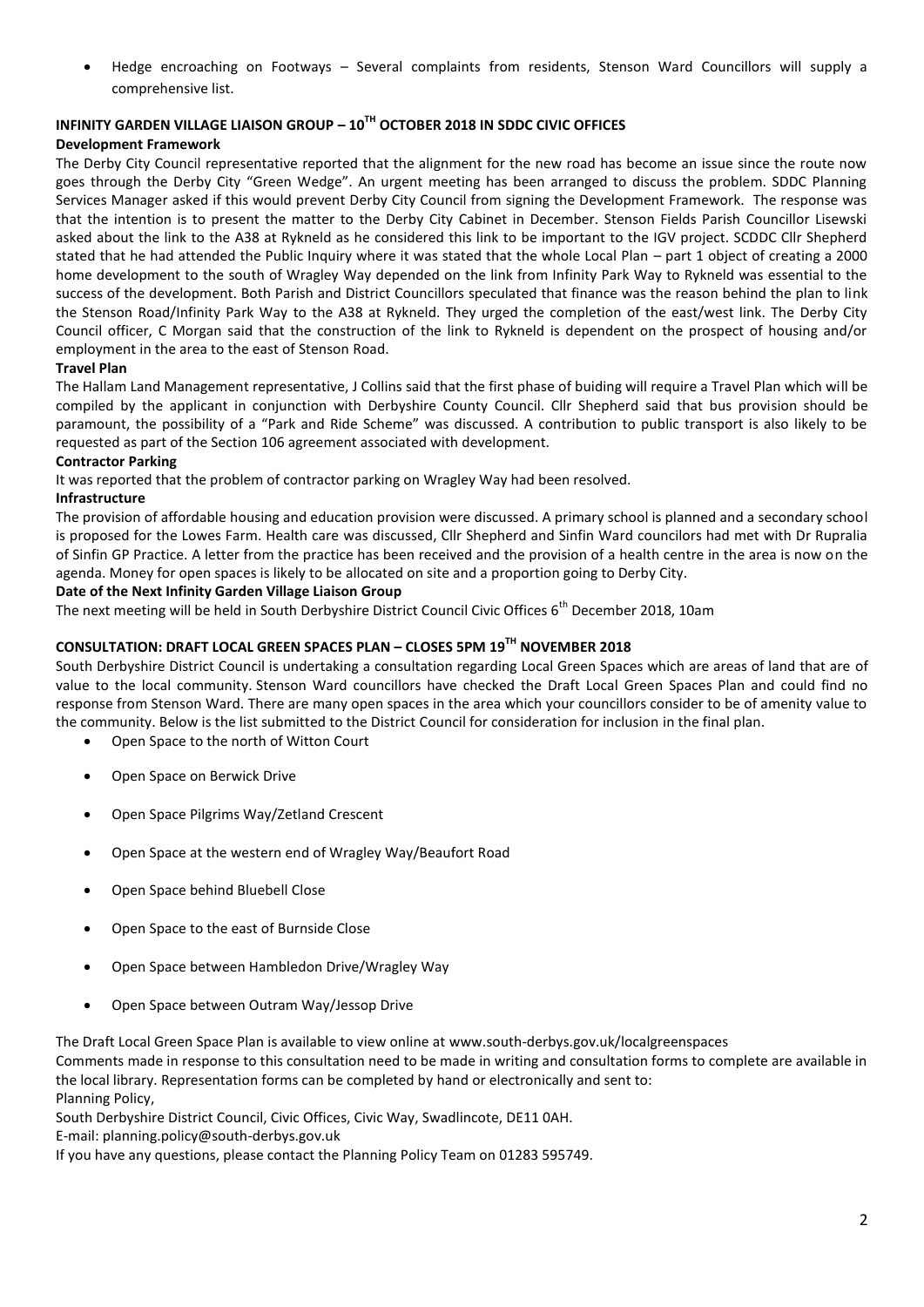# **NEW DEVELOPMENT – STENSON ROAD**

#### **Dog Bins**.

Once again, multiple complaints regarding dog bins. Bins disappearing, bins overflowing and bags of dog mess left around the full bins. Contact made with the developers and South Derbyshire District Council's Direct Services Manager to discuss the matter. The provision of bins and the regularity of emptying is to be reviewed. As an interim measure, the developers sent a contractor to clear up the mess.

# **Meeting with Developers**.

A meeting of the Liaison Committee has been arranged for 23<sup>rd</sup> October 2018.

#### **POLICE AND CRIME COMMISSIONER – HARDYAL DHINDSA - WILL ATTEND SDDC STENSON WARD COUNCILLORS MONTHLY ADVICE SURGERY – 20th OCTOBER 2018**

PCC Dhindsa will attend the surgery in Stenson Fields Community Primary School, 10.30 – 11.30. *Cllr David Shepherd.*

The chairman announced that the order of business be resumed and thanked DCllr Shepherd who left at 8.05pm.

1055/18 After being delayed through car problems Clerk arrived at 7.50pm

#### 1056/18 **DECLARATION OF MEMBERS INTERESTS** None

# 1057/18 **PUBLIC SPEAKING**

a) No residents were in attendance.

b) Police - No representative from the police was present, PCSO Harriet Dunn sent her apologies.

# 1058/18 **TO APPROVE THE MINUTES OF THE PARISH COUNCIL MEETING HELD ON 20th September 2018**

These were approved and accepted as a true record once 2 minor amendments were made after which they were signed by the chairman.

# 1059/18 **TO DETERMINE WHICH ITEMS IF ANY TO BE TAKEN WITH THE PUBLIC EXCLUDED -** None.

# 1060/18 **CHAIRMAN'S ANNOUNCEMENTS AND REPORTS**

The chairman announced that he attended the IVG meeting on 10<sup>th</sup> October where he raised the scourge of traffic congestion and the lights on Stenson Road rail-bridge. Derby City Council has accepted that the rail bridge signals act as a traffic restraining tool and should be maintained.

# 1061/18 **CLERK'S REPORT & CORRESPONDENCE**

1. Clerk has asked SDDC (since April) to undertake inspections and queried the insurance provision of the Fox Close play equipment including the matting and asked again today to which no response was received.

# 1062/18 **Matters for Decision or Discussion:**

a) Police Issues/Speed Limits/Road Safety. Cllr Lisewski reported an increase of local break-ins and believes the same group of offenders is the culprit; the PCSO is aware.

The chairman rues incidents of speeding on Grampian Way and has reported these to CREST. Cllr Baker wishes to see speed humps in the road as a deterrent. The chairman added that PCSO and her colleagues have yet to be trained in Community Speed Watch duties. Cllr Butterworth noted that a car had entered the canal near the bridge at Barrow. b) Saxon Gate at Newton Village Development, Stenson Road. The chairman was pleased to see building of the community centre has begun; a steel frame is in place.

c) Environmental issues (Biffa, trees, bulbs, bins etc). Cllr Baker has planted bulbs on open space around Zetland Crescent. Biffa's collections from the council's bin at the school continue and members are hopeful this issue is now resolved.

Clerk to order 2 new 110 litre bins to accommodate both general and dog waste at Glenmore Drive and Grampian Way.

Cllr Richardson rues the poor grass cutting stating that the space at Whitney Court had its edges cut but not the main section; clerk to ask SDDC. He also noted that a large branch fell near to the railway bridge on Stenson Road towards Grampian Way which blocked the footpath although it has now been moved onto the verge. Clerk to ask the tree officer to remove.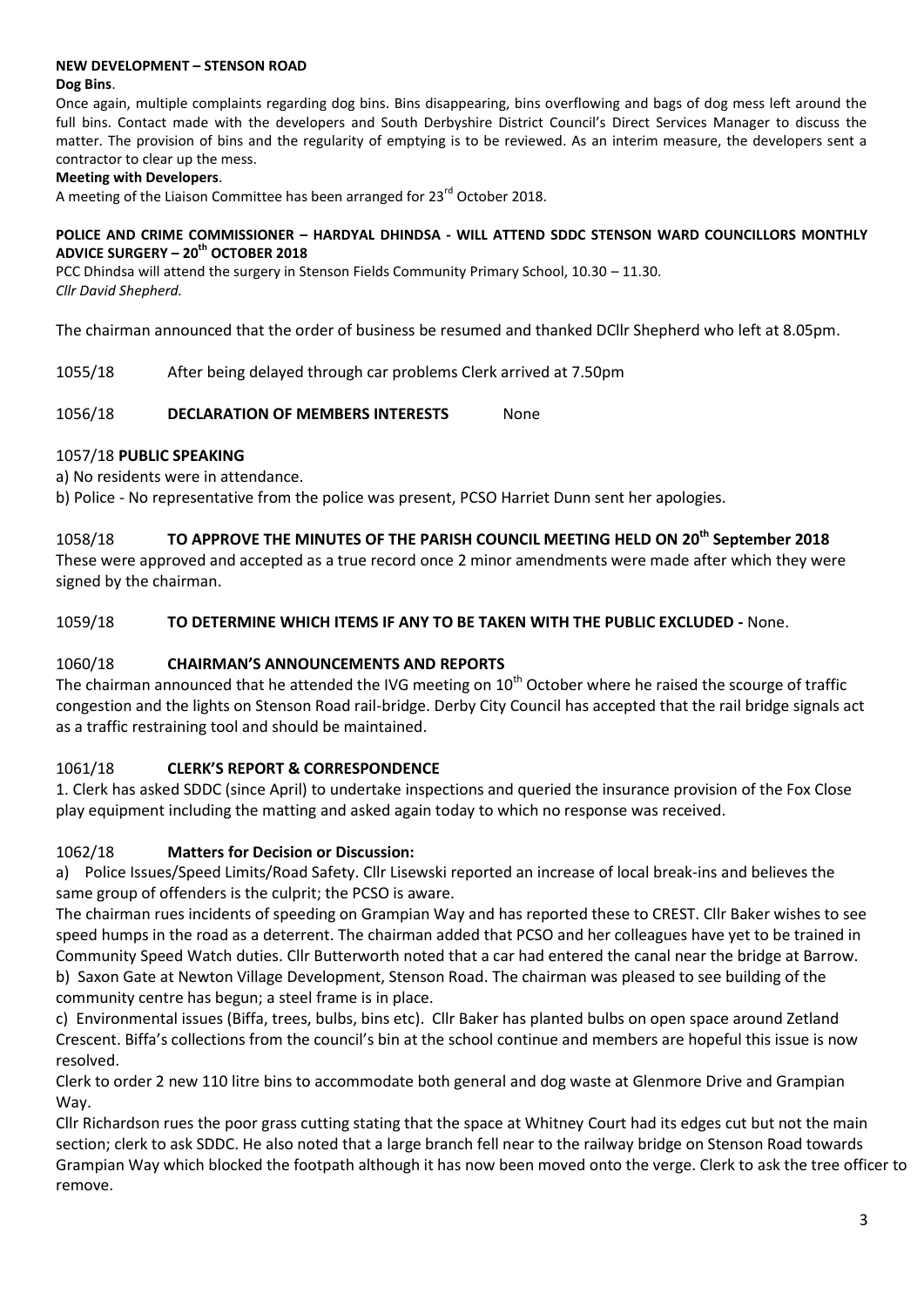d) Steve Hawkridge had sent the lengthsmen's timesheets to the clerk beforehand while the chairman handed his son's sheets to the clerk. The chairman once again conveyed his and council's gratitude to both Steve and Jane for their ongoing service.

Steve is dismayed to see more dog waste in the area, especially at Wragley Way and Beaufort Road. The chairman added that the dog warden had patrolled the area recently while Cllr Richardson thought darker nights and poor street lighting encourages owners not to collect this waste. Clerk to ask SDDC for posters and the application of pavement stencil images to discourage such behaviour. Steve is experiencing more broken glass on his rounds, especially near the car wash on Grampian Way, at Glencroft Drive and near to the school.

A large cedar tree rests against a garage at Wheatlands Close. The chairman said he will inform DCllr Shepherd who will tell the tree officer and possibly invite the resident to his surgery on Saturday morning.

e) Website designer update. The clerk received a reply from the website manager giving details of login access to the site which may allow council to run it ourselves. Cllr Butterworth provided a contact number for a web designer which he gave to the clerk who will enquire.

f) To consider upgrading the Ledbury Chase play equipment. **Resolved:** held over to the next meeting.

g) New notice boards. Clerk to order 3 new boards to replace the existing old wooden ones at Wragley Way, Pilgrims Way and near the school on the footpath at Holderness Close.

h) Budget review. **Resolved:** after a minor amendment members **agreed** adoption.

The chairman raised a further matter regarding the new co-option policy. **Resolved:** to remove the clause involving proposer and seconder.

# 1063/18 **PLANNING**

# **Applications** none.

**Decision.** 9/2018/0829 - THE ERECTION OF A BOUNDARY FENCE AT 17 TREGONY WAY STENSON FIELDS. Householder Permission Granted.

# 1064/18 **FINANCE**

a) Accounts for payment:

| <b>Cheque</b> | <b>Payee</b>                                                       | Total £ |
|---------------|--------------------------------------------------------------------|---------|
| No.           |                                                                    |         |
| 002191        | J Irons – Clerk's salary 4 weeks to $20th$ September               | 504.01  |
| 002191        | J Irons - clerk expenses (see attached sheet) August - September   | 36.20   |
| 002192        | J Hawkridge - Lengthsman pay 4 weeks to 20 <sup>th</sup> September | 155.56  |
| 002193        | S Hawkridge - Lengthsman pay 4 weeks to 20 <sup>th</sup> September | 114.30  |
| 002194        | S Lisewski - Lengthsman pay 4 weeks to 20 <sup>th</sup> September  | 27.41   |
| 002195        | HMRC -employee's tax & NI - September                              | 160.90  |
| 002196        | DCC - clerk's pension return in October                            | 152.12  |
| 002197        | Biffa waste services - September - December                        | 352.19  |
| 002198        | SDDC - summer play scheme July/ August 2018                        | 1830.00 |
|               | <b>TOTAL</b>                                                       | 3332.69 |

| (b) <b>Income</b> – bank interest on $31st$ August | £ 9.62 |
|----------------------------------------------------|--------|
| bank interest on 28 <sup>th</sup> September        | £ 8.99 |

(c) **Bank balances as at 28th September 2018 £15061.83 (current account);** 

**£ 5579.78 (reserve account).**

1065/18 **TO RECEIVE FEEDBACK AND REPORTS FROM COUNCIL REPRESENTATIVES ON OUTSIDE BODIES**  Cllr Rogers did not attend the last meeting but has asked for the minutes and will update council when he receives them.

# 1066/18 **ITEMS FOR INFORMATION**

No major items of interest had been received by the clerk.